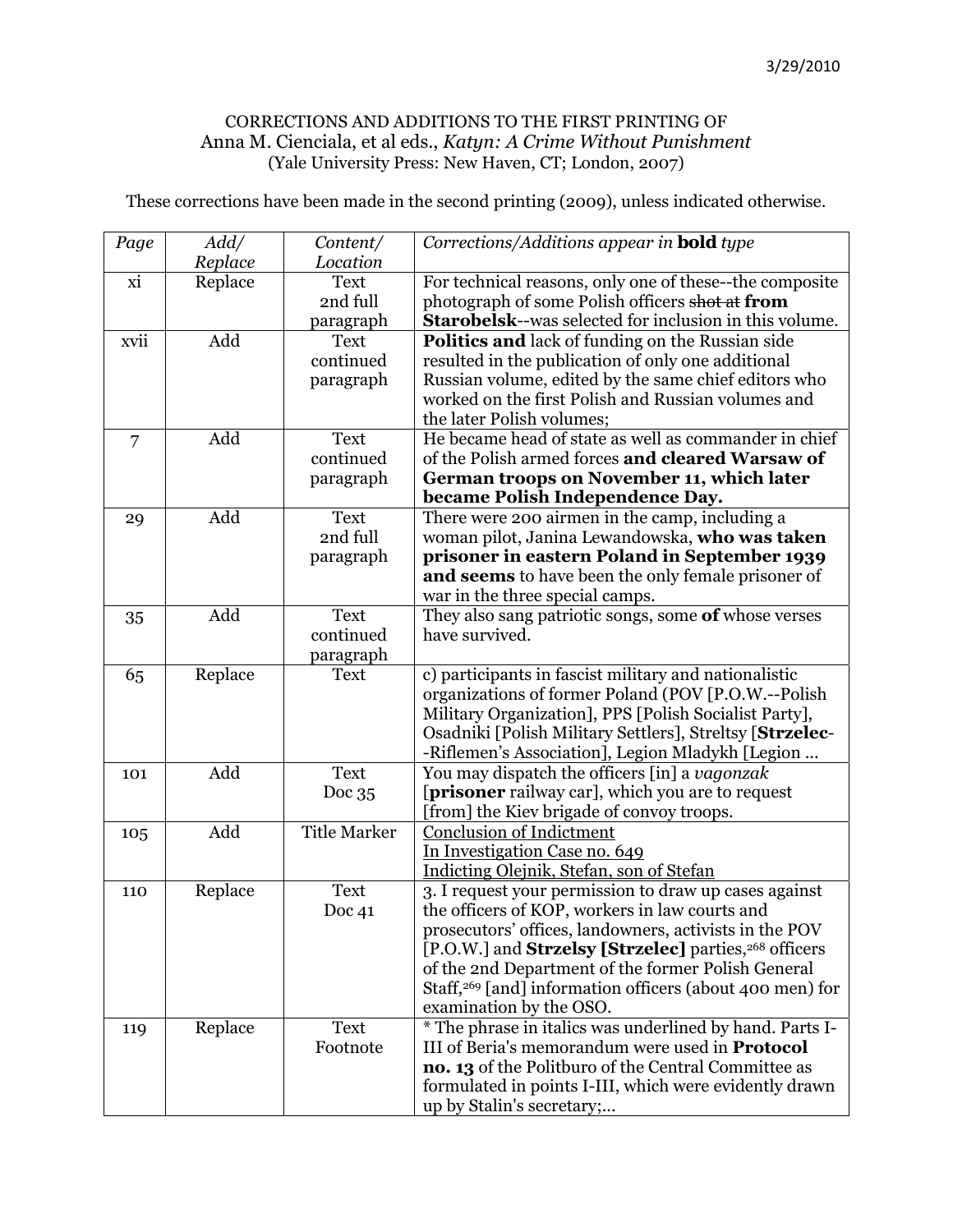| after | Replace | <b>Text</b>  | French Vichy officers accompanied by a German                                                 |
|-------|---------|--------------|-----------------------------------------------------------------------------------------------|
| page  |         | Caption      | officer at Katyn, spring 1943. The man second from                                            |
| 120   |         |              | the right, in the braided cap of an air force general, is                                     |
|       |         |              | Count Fernand de Brinon (1892-1947), then French                                              |
|       |         |              | ambassador to Berlin, who was visiting French                                                 |
|       |         |              | volunteers fighting alongside the Germans in Russia.                                          |
| after | Replace | <b>Text</b>  | Soldiers from a company of the 4th Guards,                                                    |
| page  |         | Caption      | Kantemirov Tank Division, Soviet Army, assigned                                               |
|       |         |              |                                                                                               |
| 120   |         |              | to exhume the remains of Ostashkov prisoners from a                                           |
|       |         |              | burial pit at Mednoe, summer 1991.                                                            |
| 134   | Replace | <b>Text</b>  | ward Koze Gory in early March 1940; they carried                                              |
|       |         | continued    | prisoners with picks and spades, and local people said                                        |
|       |         | paragraph    | they were going to dig pits.                                                                  |
| 147   | Replace | <b>Text</b>  | These qualifications were more than enough to have                                            |
|       |         | 2nd full     | them shot, just as <b>over one</b> million Soviet citizens                                    |
|       |         | paragraph    | were shot between the late 1920s, when Stalin achieved                                        |
|       |         |              | total power in the USSR, and March 1953, when he                                              |
|       |         |              | died.                                                                                         |
|       | Replace | <b>Text</b>  | Beria's Order no. 00350 did not refer to the Politburo                                        |
| 154   |         | Introduction |                                                                                               |
|       |         |              | decision of 5 March 1940 (doc. 47) or to Beria's                                              |
|       |         | to Doc 53    | personal supervision of its implementation--Merkulov,                                         |
|       |         |              | Maslennikov, and Chernyshov were ordered to report                                            |
|       |         |              | to him on its course--but it clearly concerned Polish                                         |
|       |         |              | POWs as well as all other Poles held in NKVD prisons                                          |
|       |         |              | in the western regions of the Soviet Belorussian and                                          |
|       |         |              | Ukrainian Republics.                                                                          |
| 186   | Add     | <b>Text</b>  | They were buried secretly about 20 kilometers from                                            |
|       |         | Introduction | Kalinin, near the village of Mednoe, where NKVD                                               |
|       |         | to Doc 72    | officers had their country cottages. It is possible,                                          |
|       |         |              | however, that some were shot at the edge of the burial                                        |
|       |         |              |                                                                                               |
|       |         |              | pits (see introduction to Part II, Ostashkov).                                                |
| 219   | Replace | <b>Text</b>  | There is an eyewitness account of how the Soviet note                                         |
|       |         | 2nd full     | was presented to Romer. The Polish embassy                                                    |
|       |         |              |                                                                                               |
|       |         | paragraph    | counselor, Aleksander Mniszek, who accompanied                                                |
|       |         |              | him that day, recorded that Molotov's Secretariat had                                         |
|       |         |              |                                                                                               |
|       |         |              | telephoned Romer at his Moscow hotel on 25 April at                                           |
|       |         |              | 11:30 p.m. to say that Molotov wished to see him,                                             |
|       |         |              | giving him the choice of midnight or a quarter-hour                                           |
|       |         |              | after midnight.                                                                               |
| 239   | Add     | <b>Text</b>  | On 13 April 2003, the sixtieth anniversary of the                                             |
|       |         | 1st full     | German announcement on the Katyn graves, the                                                  |
|       |         | paragraph    | documents collected by the Madden Committee were                                              |
|       |         |              | delivered to the Rada Ochrony Pamięci Walk i                                                  |
|       |         |              | Męczeństwa [Council for the Protection of the Memory                                          |
|       |         |              | of Combat and Martyrdom] by Allen Paul, the author                                            |
|       |         |              | of a valuable work <b>about the families of three</b>                                         |
|       |         |              | officers, victims of the massacres of spring 1940.91                                          |
|       |         | <b>Text</b>  |                                                                                               |
| 245   | Replace |              | The cross was taken down by the authorities, as was                                           |
|       |         | 1st full     | the cross put up there in December 1981, but the Katyn                                        |
|       |         | paragraph    | Committee persisted in organizing ceremonies and<br>speeches on key anniversaries: the German |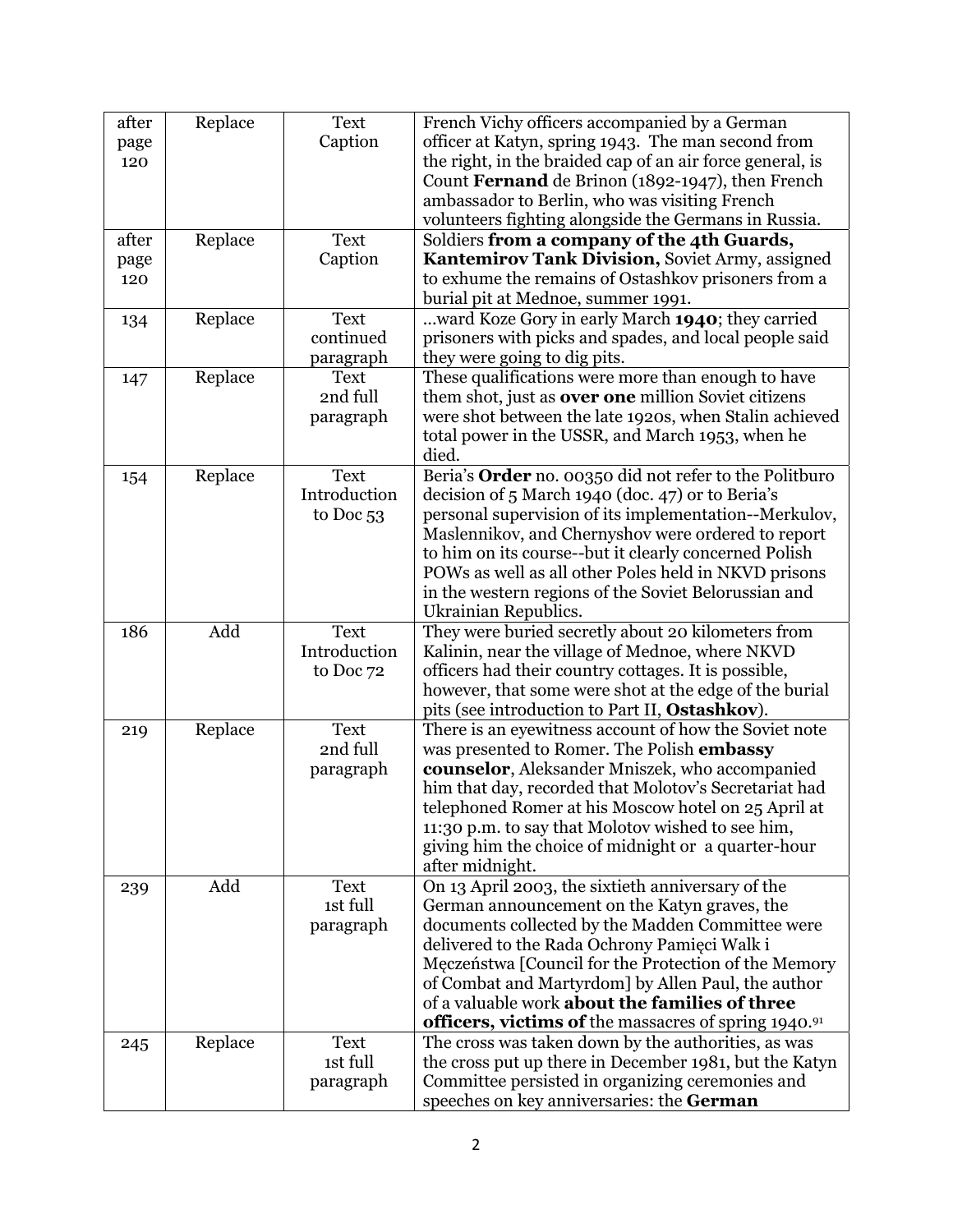|     |              |             | announcement of the Katyn massacre on 13 April                                                                  |
|-----|--------------|-------------|-----------------------------------------------------------------------------------------------------------------|
|     |              |             | 1943, the Soviet invasion of eastern Poland on 17                                                               |
|     |              |             | September 1939, and the prewar Independence Day, 11                                                             |
|     |              |             | November.                                                                                                       |
| 252 | Move         | End of 1st  | The day after her return, however, the whole situation                                                          |
|     | Footnote 119 | paragraph   | changed. <sup>119</sup>                                                                                         |
| 257 | Replace      | Title       | The Katyn Question in Polish-Russian Relations since                                                            |
|     |              |             | 1992                                                                                                            |
| 257 | Replace      | <b>Text</b> | The publication of the infamous Politburo decision of 5                                                         |
|     |              | 1st full    | March 1940 and the handing over of many other                                                                   |
|     |              | paragraph   | Russian documents were great steps toward dealing                                                               |
|     |              |             | with the truth about Polish prisoners of war who fell                                                           |
|     |              |             | into Soviet hands during World War II.                                                                          |
|     | Replace      | <b>Text</b> | Meanwhile, the Soviet--later Russian--Katyn                                                                     |
| 259 |              | 1st full    | investigation, begun by the <b>Soviet</b> Military                                                              |
|     |              |             | Prosecutor's Office in 1990, dragged on for years. In                                                           |
|     |              | paragraph   |                                                                                                                 |
|     |              |             | September 2004 this office unofficially made it known<br>that it had discontinued the investigation and that no |
|     |              |             | one would be charged with the crime. Finally, on 11                                                             |
|     |              |             | March 2005, the head of the office, Aleksandr                                                                   |
|     |              |             |                                                                                                                 |
|     |              |             | Savenkov, announced that the investigation was closed<br>and no one would be condemned because all the          |
|     |              |             |                                                                                                                 |
|     |              |             | accused were dead. He qualified Katyn as a                                                                      |
|     |              |             | "common murder" subject to the statute of                                                                       |
|     |              |             | limitations. This statement caused outrage in                                                                   |
|     |              |             | Poland. In <b>January</b> 2006 the senior Russian military                                                      |
|     |              |             | prosecutor rejected a request for rehabilitation on                                                             |
|     |              |             | <b>political grounds</b> , submitted years ago by the widow                                                     |
|     |              |             | of an officer shot at Katyn, because documentation                                                              |
|     |              |             | indicating the relevant paragraph of the Soviet                                                                 |
|     |              |             | Criminal Code had been destroyed. Thus he                                                                       |
|     |              |             | ignored the published Politburo decision of 5                                                                   |
|     |              |             | March 1940, citing political reasons, and                                                                       |
|     |              |             | confirmed that the prisoner-of-war files had                                                                    |
|     |              |             | <b>been</b> destroyed in 1959 so they could not be produced                                                     |
|     |              |             | as documents for rehabilitation.                                                                                |
| 263 | Replace      | <b>Text</b> | According to Polish estimates, about 113,000 Soviet                                                             |
|     |              | continued   | prisoners of war were held in the Polish camps in fall                                                          |
|     |              | paragraph   | 1920, and the deaths of several thousands of them                                                               |
|     |              |             | cannot be treated as the equivalent of the Katyn                                                                |
|     |              |             | massacres of 1940.                                                                                              |
| 281 | Move         | Document    | Polish-Soviet Agreement on Reestablishing Diplomatic                                                            |
|     | Footnote 181 | Title       | Relations and Forming a Polish Army in the USSR                                                                 |
|     |              |             | 30 July 1941, London <sup>181</sup>                                                                             |
| 281 | Move         | Document    | I. The Government of the Union of Soviet Socialist                                                              |
|     | Footnote 182 | 2nd full    | Republics recognizes that the Soviet-German treaties                                                            |
|     |              | paragraph   | of 1939 relative to territorial changes in Poland have                                                          |
|     |              |             | lost their validity. <sup>182</sup>                                                                             |
| 322 | Replace      | <b>Text</b> | Comparing the condition of the corpses in the graves                                                            |
|     |              | 3rd full    | on the territory of Kozy Gory with the condition of                                                             |
|     |              | paragraph   | corpses in other places of burial in the city of Smolensk                                                       |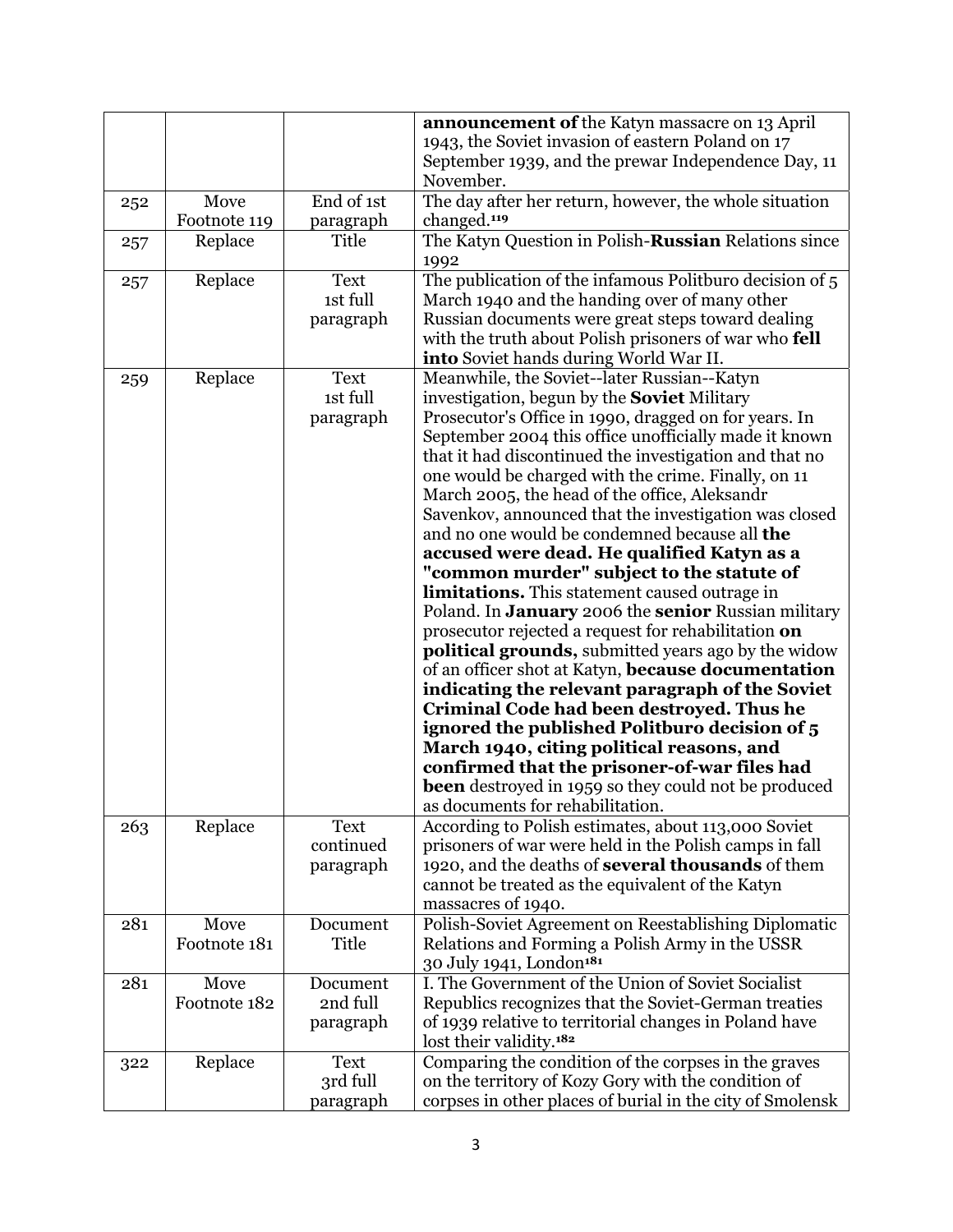|      |         |                 | and its closest environs--in Gedeonovka,                  |
|------|---------|-----------------|-----------------------------------------------------------|
|      |         |                 | Magalenshchina, Riadovka, camp no. 126, Krasny            |
|      |         |                 | Bor, etc                                                  |
| 339  | Replace | Footnote        | * Text in margin: "To be returned within seven days       |
|      |         |                 | to the CC CPSU (General Department, 1st Sector)."         |
| 344  | Add     | 1st full        | (Distributed to:) Coms. Yakovlev, Shevardnadze,           |
|      |         | paragraph       | Kriuchkov, Boldin. Please communicate your opinion.       |
|      |         |                 | M. Gorbachev                                              |
| 372  | Add     | <b>Text</b>     | Polish text in Kazimierz Skarżyński, Katyń (2nd           |
|      |         | Doc 105a        | edition, Paris, 1990), pp. 11-19, translated by A. M.     |
|      |         |                 | Cienciala; partial text, KDZ4/84.                         |
| 372  | Add     | <b>Text</b>     | For this report, edited by Kazimierz Skarżyński, see his  |
|      |         | Doc 105b        | Katyń, pp. 39-48; the excerpts here-beginning with        |
|      |         |                 | April--were translated into English by A. M. Cienciala;   |
|      |         |                 | KD2/199, Russian translation of the report published      |
|      |         |                 | by Czesław Madajczyk, Dramat Katyński (Warsaw,            |
|      |         |                 | 1989), pp. 150-159. This Polish text was first published  |
|      |         |                 | in the weekly <i>Odrodzenie</i> [Rebirth], no. 7 (Warsaw, |
|      |         |                 | 1989); KDZ4/34.                                           |
| 372  | Add     | <b>Text</b>     | GARF, f. 7445, op. 2, d. 391, ll. 50-51, original;        |
|      |         | Doc 108         | KD2/223; KDZ4/83.                                         |
| 373  | Add     | <b>Text</b>     | APRF, f. 3, op. 78, d. 1617. ll. 100-102, copy on Central |
|      |         | Doc 111         | Committee letterhead paper; KD2/230; KDZ4/99;             |
|      |         |                 | the English version given here (with slight stylistic     |
|      |         |                 | modifications by A. M. Cienciala) is from Materski,       |
|      |         |                 | KDG, nos. 13, 14.                                         |
| 374  | Add     | <b>Text</b>     | The English translation given here (slightly modified     |
|      |         | Doc 115         | by A. M. Cienciala) from Materski, KDG, no. 21; see       |
|      |         |                 | also KDZ4/116 (with facsimile).                           |
| 374  | Add     | <b>Text</b>     | APRF, f. 3, op. 113, d. 260, ll. 187-190, original;       |
|      |         | Doc 116         | $KD2/234$ ; $KDZ4/118$ (facsimile of p. 1).               |
| 374  | Add     | <b>Text</b>     | KD2/235, after Izvestia, no. 104, Moscow, 13 April        |
|      |         | Doc 117         | 1990; KDZ4/121, 123.                                      |
| 398  | Replace | <b>Text</b>     | Held in Ostashkov camp, then Kozelsk; executed at         |
|      |         | Lewandowska     | Katyn, 1940.                                              |
| 403  | Add     | Text            | After the fall of his patron, Malenkov, he was given      |
|      |         | Ponomarenko     | several diplomatic assignments, 1956-1964.                |
| 419  | Replace | <b>Text</b>     | [Polish: Strzelec--Związek Strzelecki--Riflemen's         |
|      |         | <b>Streltsy</b> | Association].                                             |
| 458  | Replace | <b>Text</b>     | Zygmunt Berling, Wspomnienia [Memoirs], vol. I: Z         |
|      |         | Note 96         | <i>Lagrów do Andersa</i> [From the Camps to Anders]       |
|      |         |                 | (Warsaw, 1990), pp. 41-45.                                |
| 459  | Replace | <b>Text</b>     | The new Soviet government's Declaration of the Rights     |
|      |         | Note 109        | of the Nations of Russia of 2 November (old Russian       |
|      |         |                 | dating style; new style November 15) 1917                 |
|      |         |                 | recognized the right of all nations conquered by tsarist  |
|      |         |                 | Russia to self-determination and independence.            |
| 463  | Replace | <b>Text</b>     | See docs. 29, 31, 33, 34.                                 |
|      |         | Note 149.       |                                                           |
| 464- | Add     | <b>Text</b>     | According to Professor Wojciech Materski, a German-       |
| 465  |         | Note 165        | Soviet training center for security forces was            |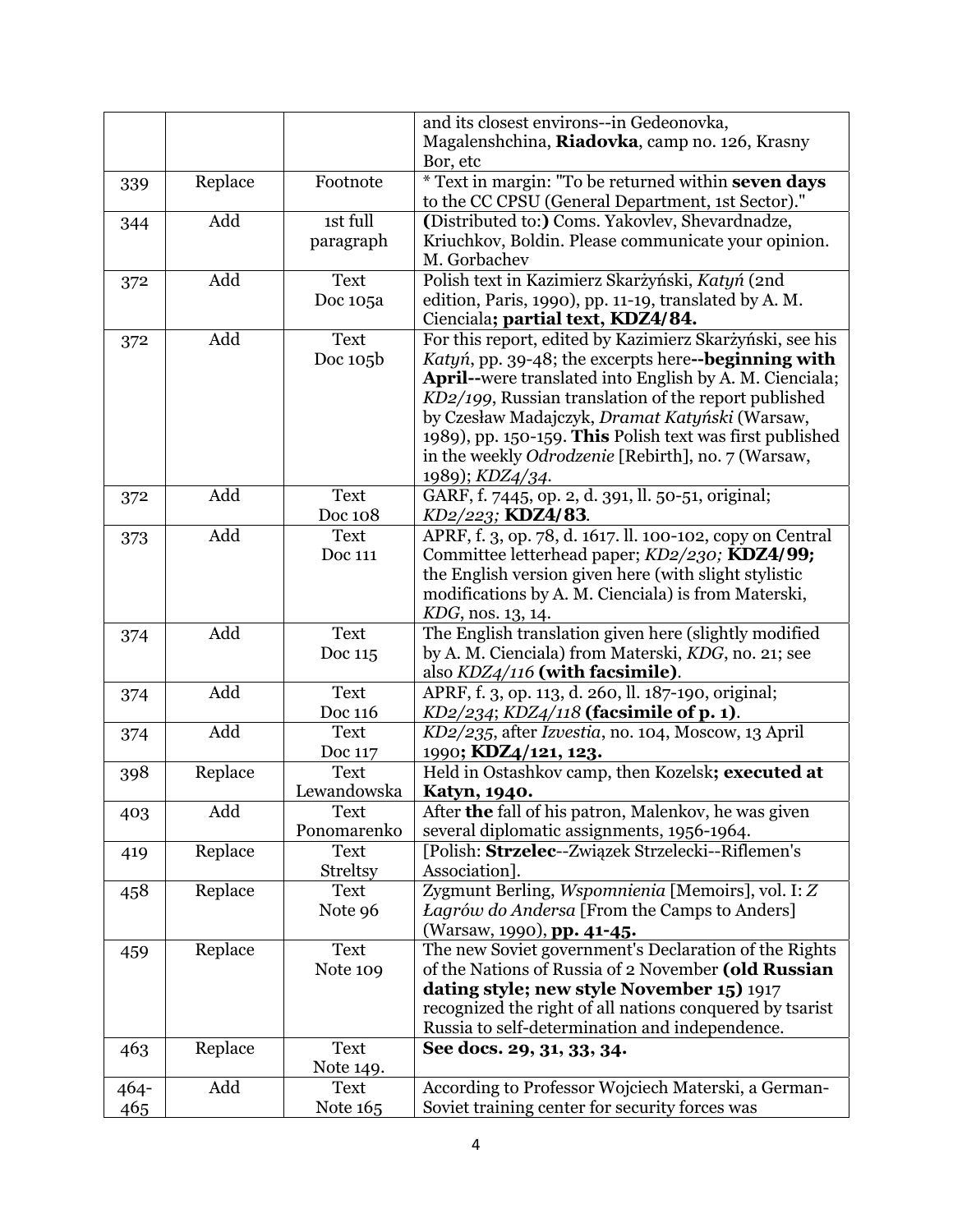|     |         |                                | established in Zakopane, Poland, in December 1939,                                                                                                                                                                                                                                                                 |
|-----|---------|--------------------------------|--------------------------------------------------------------------------------------------------------------------------------------------------------------------------------------------------------------------------------------------------------------------------------------------------------------------|
|     |         |                                | see KDZ1/p. 18, but no documents on this                                                                                                                                                                                                                                                                           |
|     |         |                                | cooperation have been found to date, see Part II, p.<br>143.                                                                                                                                                                                                                                                       |
| 466 | Add     | <b>Text</b><br><b>Note 182</b> | The protocol is also mentioned in the footnote; see<br>KD1/52, p. 144; $KDZ1/52$ , p. 163.                                                                                                                                                                                                                         |
| 468 | Add     | <b>Text</b><br>Note 204        | For Swianiewicz's comments on Zarubin, see the<br>introduction to Part I, p. 36 and note 98.                                                                                                                                                                                                                       |
| 469 | Add     | <b>Text</b><br><b>Note 216</b> | This was Prince Jan Lubormirski (b. 1913), 2nd<br>Lieutenant Infantry Reserve; he survived; see KD2/30;<br>$KDZ2/71$ , n. 2.                                                                                                                                                                                       |
| 470 | Add     | <b>Text</b><br>Note 230        | On the likely reason for this permission, see the<br>discussion about Litauer in the introduction to Part II,<br>pp. 145-146.                                                                                                                                                                                      |
| 471 | Replace | <b>Text</b><br>Note 235        | In reality, much of the work was done by GULAG<br>prisoners, as was the case with all <b>major</b> construction<br>projects.                                                                                                                                                                                       |
| 471 | Add     | <b>Text</b><br><b>Note 242</b> | The 3,878 officers were taken prisoner in Lwów in<br>September 1939; see doc. 21 and Appendix Table<br><b>2D.</b>                                                                                                                                                                                                  |
| 471 | Replace | <b>Text</b><br>Note 245        | Compare this figure with the <b>figures</b> for the officer<br>contingent in doc. 28.                                                                                                                                                                                                                              |
| 471 | Replace | <b>Text</b><br>Note 246        | They were to help organize evidence gathering and<br>ensure that a high level of information was obtained<br>from the prisoners' questionaire, <i>KD1/151</i> and no.<br>1; KDZ1/151 and n. 1. There was no mention of                                                                                             |
| 473 | Add     | <b>Text</b>                    | preparing cases against the officer prisoners.<br>The goal may have been to encourage Sikorski to                                                                                                                                                                                                                  |
|     |         | Note 258                       | recognize the Soviet annexation of the former eastern<br>Poland in exchange for releasing the Polish POWs (see<br>discussion at end of introduction to Part II, 145-146).                                                                                                                                          |
| 473 | Replace | <b>Text</b><br>Note 267        | The P.O.W. and <b>Strzelec</b> were not political parties but<br>associations; see Glossary.                                                                                                                                                                                                                       |
| 475 | Add     | <b>Text</b><br><b>Note 288</b> | Stalin probably knew at this time that the Finnish<br>government was ready for peace negotiations; see the<br>introduction to Part II, p. 144.                                                                                                                                                                     |
| 484 | Add     | <b>Text</b><br>Note 60         | The documentation on Troika decisions is unavailable<br>to this day, but death sentences might have been<br>approved in a wholesale manner on the basis of Article<br>58, Paragraph 13, of the Soviet Criminal Code, as in the<br>case of policeman Olejnik (doc. 38). For other<br>charges, see Part III, p. 207. |
| 485 | Replace | <b>Text</b><br>Note 62         | KD2/11; KDZ2/24; Natalia S. Lebedeva and Wojciech<br>Materski et al., ed.,                                                                                                                                                                                                                                         |
| 487 | Add     | <b>Text</b><br>Note 84         | Her remains were <b>not</b> found in the Katyn exhumations<br>of April-June 1943.                                                                                                                                                                                                                                  |
| 488 | Add     | <b>Text</b><br>Note 104.       | Petitions of this kind were generally rejected (see doc.<br>23), but these were granted, for they were <b>on the</b><br>death lists from Starobelsk                                                                                                                                                                |
| 490 | Replace | <b>Text</b><br><b>Note 119</b> | This is more than the total cited in another report,<br>probably filed earlier, which gave the number of cases                                                                                                                                                                                                     |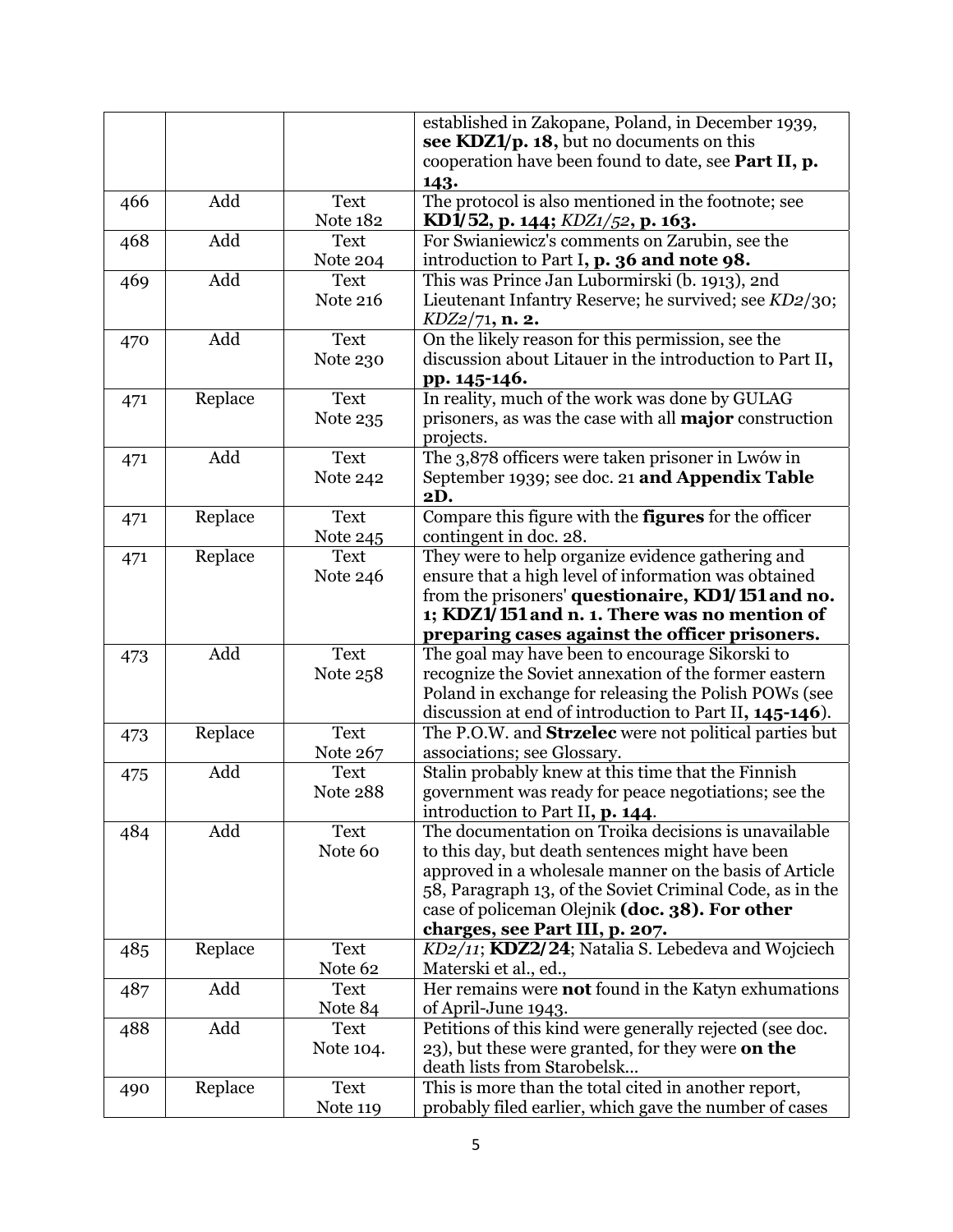|     |                 |                        | completed as 14,846 and another document,<br>giving 14,904;                                                                                                                                                              |
|-----|-----------------|------------------------|--------------------------------------------------------------------------------------------------------------------------------------------------------------------------------------------------------------------------|
| 491 | Add             | <b>Text</b>            | Krzyżanowski (preceding paragraph) may be Edmund,                                                                                                                                                                        |
|     |                 | <b>Note 128</b>        | not Edward; see KDZ2/196, notes; KD2/81, notes.                                                                                                                                                                          |
| 492 | Delete          | <b>Text</b>            | Delete first sentence of note.                                                                                                                                                                                           |
|     |                 | Note 148               |                                                                                                                                                                                                                          |
| 495 | Delete          | <b>Text</b>            | Delete last sentence of note (move to note 15).                                                                                                                                                                          |
|     |                 | Note 14                |                                                                                                                                                                                                                          |
| 495 | Add             | <b>Text</b>            | On the Litauer report of November 1939, see                                                                                                                                                                              |
|     |                 | Note 15                | pp. 145-146 above.                                                                                                                                                                                                       |
| 495 | Replace         | <b>Text</b>            | Sikorski planned to pay another visit to Moscow to                                                                                                                                                                       |
|     |                 | Note 17                | talk with Stalin, but died in a plane crash off Gibraltar                                                                                                                                                                |
|     |                 |                        | on 4 July 1943.                                                                                                                                                                                                          |
| 498 | Add             | <b>Text</b>            | See KDZ4/10. For the cipher telegram from                                                                                                                                                                                |
|     | Add             | Note 37<br><b>Text</b> | and Nuremberg War Crimes Trial Online                                                                                                                                                                                    |
| 501 |                 |                        | (Aristarchus Knowledge Industries, Seattle, WA);                                                                                                                                                                         |
|     |                 | Note 65                | <b>KDZ4/85.</b>                                                                                                                                                                                                          |
| 501 | Replace         | <b>Text</b>            | On this work, see Part II, note 5; also Zawodny,                                                                                                                                                                         |
|     |                 | Note 68                | Death in the Forest, p. xiv.                                                                                                                                                                                             |
| 504 | Replace         | <b>Text</b>            | Allen Paul, Katyn: Stalin's Massacre and the Seeds of                                                                                                                                                                    |
|     |                 | Note 91                | Polish Resurrection (Annapolis, Md., 1996).                                                                                                                                                                              |
| 506 | Add             | <b>Text</b>            | see the Russian text in Yasnova, Katynskaia Drama,                                                                                                                                                                       |
|     |                 | Note 113               | pp. 179-201; see also note 346 below.                                                                                                                                                                                    |
| 508 | Replace         | <b>Text</b>            | A. M. Cienciala would like to thank Professor Materski                                                                                                                                                                   |
|     |                 | <b>Note 127</b>        | for making a copy of the letter available to her, and Dr.                                                                                                                                                                |
|     |                 |                        | Daria Nałęcz, former director, Head Office of State                                                                                                                                                                      |
|     |                 |                        | Archives in Poland, for permission to cite it.                                                                                                                                                                           |
| 508 | Replace         | <b>Text</b>            | Celestine Bohlen, "Russian Files Show Stalin Ordered                                                                                                                                                                     |
|     |                 | <b>Note 128</b>        | Massacre of 20,000 Poles in 1940," New York Times,                                                                                                                                                                       |
|     |                 |                        | 15 October 1992, pp. A 5-6.                                                                                                                                                                                              |
| 509 | Replace/<br>Add | <b>Text</b>            | For the statement by Aleksandr Savenkov, 11 March                                                                                                                                                                        |
|     |                 | Note 132               | 2005, on closing the Katyn investigation, see Gazeta<br><i>Wyborcza</i> , 11 March 2005; $KDZ4/p.$ 33. For                                                                                                               |
|     |                 |                        | comments on the Russian senior prosecutor's                                                                                                                                                                              |
|     |                 |                        | statement of 18 January 2006, see Gazeta                                                                                                                                                                                 |
|     |                 |                        | Wyborcza, 3 March 2006; Nowy Dziennik, 4-5 March                                                                                                                                                                         |
|     |                 |                        | 2006.                                                                                                                                                                                                                    |
| 509 | Add             | <b>Text</b>            | For the report of the Russian Commission of Experts, 2                                                                                                                                                                   |
|     |                 | Note 133               | August 1993, see Katynskii Sindrom, pp. 446-494                                                                                                                                                                          |
|     |                 |                        | (Russian text); Jażborowska, Jabłokow, and Zoria,                                                                                                                                                                        |
|     |                 |                        | Katyń: Zbrodnia Chroniona, pp. 358-422 (Polish                                                                                                                                                                           |
|     |                 |                        | text); also $KDZ4/135$ .                                                                                                                                                                                                 |
| 511 | Replace         | Text                   | See doc. 84.                                                                                                                                                                                                             |
|     |                 | Note 143               |                                                                                                                                                                                                                          |
| 513 | Replace         | <b>Text</b>            | The number 18,297 is probably an accounting error;                                                                                                                                                                       |
|     |                 | Note 165               | the correct number was higher. Some of these men had                                                                                                                                                                     |
|     |                 |                        |                                                                                                                                                                                                                          |
|     |                 |                        |                                                                                                                                                                                                                          |
|     |                 |                        |                                                                                                                                                                                                                          |
|     |                 |                        | been interned in Lithuania and Latvia (see note 166<br>below). On 12 October 1940, Soprunenko reported a<br>total of 24,804 Polish military POWs, of whom 19,098<br>were rank-and-file troops--see KDZ3/57--so the total |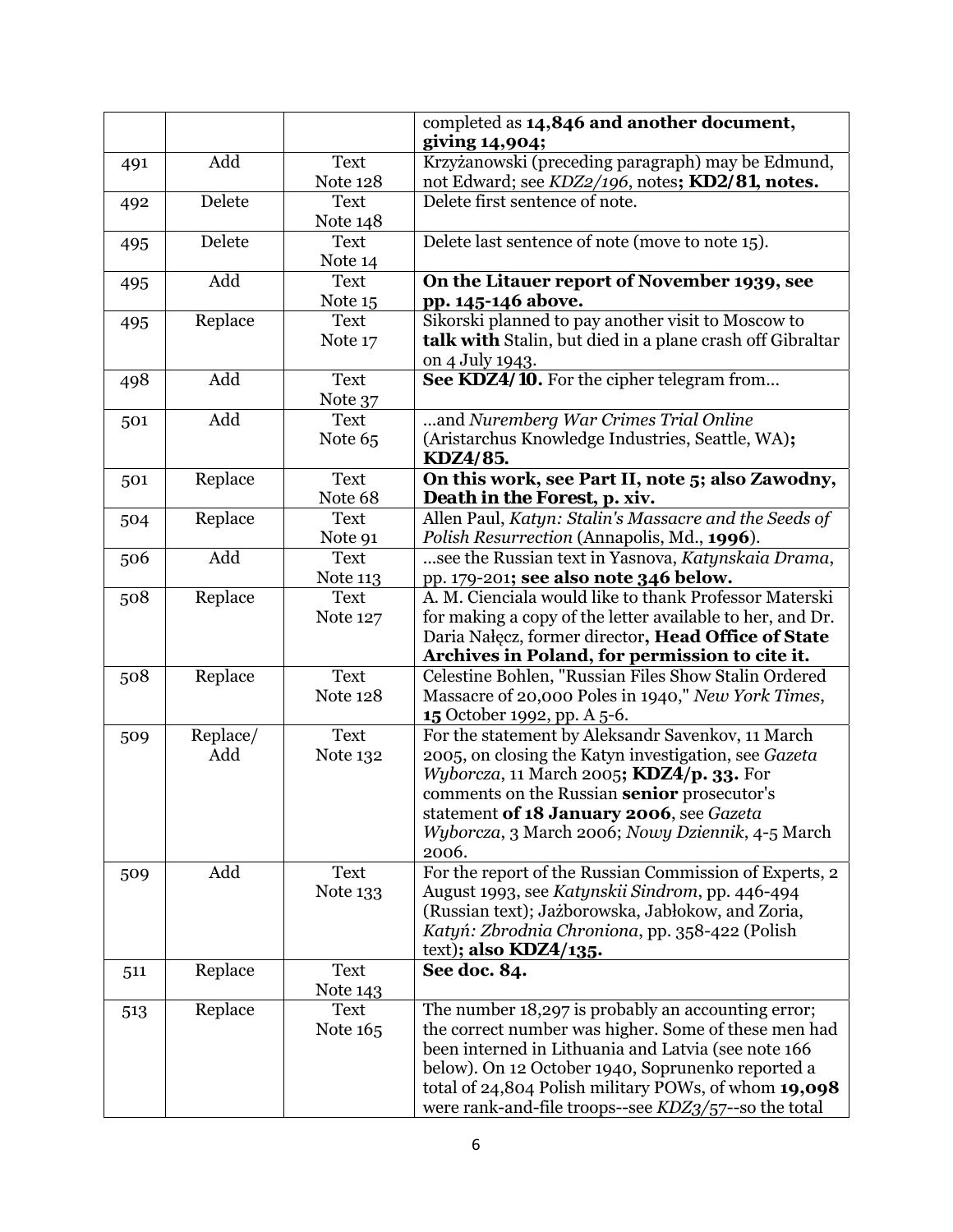|     |                 |                                | given by Beria on 2 November was 6,507 less than<br>Soprunenko's figure.                                                                                                                                                                                                                                                                                                                                                                                                                           |
|-----|-----------------|--------------------------------|----------------------------------------------------------------------------------------------------------------------------------------------------------------------------------------------------------------------------------------------------------------------------------------------------------------------------------------------------------------------------------------------------------------------------------------------------------------------------------------------------|
|     | Add             | <b>Text</b>                    | For General Ludvik Svoboda, Czechoslovak                                                                                                                                                                                                                                                                                                                                                                                                                                                           |
| 513 |                 | Note 174                       | president, 1968-1975, see note 172.                                                                                                                                                                                                                                                                                                                                                                                                                                                                |
| 514 | Add             | <b>Text</b><br><b>Note 181</b> | This was signed due to Sikorski's compromise<br>formula between the original Polish demand for Soviet<br>recognition of the prewar Polish-Soviet frontier and<br>the Soviet stand on an "ethnic Poland" -- that is,<br>recognition of the Soviet annexation of the former<br>eastern Poland.                                                                                                                                                                                                       |
| 514 | Add             | <b>Text</b><br><b>Note 182</b> | This was also an oblique reference to the British note<br>to the Polish government of 30 July 1941, with an<br>assurance of the nonrecognition of territorial changes<br>in Poland since August 1939.                                                                                                                                                                                                                                                                                              |
| 516 | Replace         | <b>Text</b><br>Note 198        | These were the prisoners from the three special camps<br>murdered by the NKVD in spring 1940. According to<br>Beria's resolution to shoot them, approved by the<br>Politburo on 5 March 1940, they totaled 14,736 (doc.<br>47), but according to Aleksandr Shelepin's note to<br>Khrushchev of 3 March 1959, they totaled 14,552 (doc.<br>110). The UPV report of 3 December 1941, part 5, gives<br>the <b>lowest</b> number of victims. The number generally<br>accepted by historians is 14,552. |
| 516 | Add/<br>Replace | <b>Text</b><br><b>Note 201</b> | The printed version gives $1,834$ ; $KD2/175$ , p. 425, n. a;<br>"illegible" in KDZ2/217, p. 495.                                                                                                                                                                                                                                                                                                                                                                                                  |
| 518 | Add             | <b>Text</b><br><b>Note 217</b> | see also the book by the head of civilian resistance<br>and the last government delegate in Poland, Stefan<br>Korboński: The Polish Underground State: A Guide<br>to the Underground, 1939-1945, trans. Marta Erdman<br>(New York, 1978).                                                                                                                                                                                                                                                          |
| 518 | Replace         | <b>Text</b><br><b>Note 218</b> | Poles were deported to forced labor in Germany. Poles<br>had worked in Westphalia and the Ruhr since the<br>second half of the nineteenth century. A doctor in the<br>resistance in German Poland produced typhoid<br>bacteria, but it is not known whether <b>this</b> led to any<br>epidemic outbreaks in Germany.                                                                                                                                                                               |
| 518 | Replace         | Text<br>Note 223               | The other areas of concentration were in nearby<br>Tatishchev and Totskoe.                                                                                                                                                                                                                                                                                                                                                                                                                         |
| 521 | Replace         | <b>Text</b><br>Note 253        | Most of the Kozelsk officers were transported in prison<br>railway cars through Smolensk to Gnezdovo between<br>early April and mid-May 1940, but some <b>may have</b><br>been shot in Smolensk.                                                                                                                                                                                                                                                                                                   |
| 522 | Replace         | Text<br>Note 261               | The German occupation of Poland was much more<br>brutal than that of western Europe.                                                                                                                                                                                                                                                                                                                                                                                                               |
| 523 | Add             | <b>Text</b><br>Note 264        | Excerpts from the report by Skarżyński on his visit to<br>Katyn, written in June 1943 and sent to the Polish<br>government-in-exile, London, as well as the report of<br>the PRC Technical Commission, written in June 1943,<br>appeared in Polish émigré publications from 1948<br>onward, in the Polish underground press in 1988, and<br>officially in the paper Odrodzenie [Rebirth], no. 7, 18                                                                                                |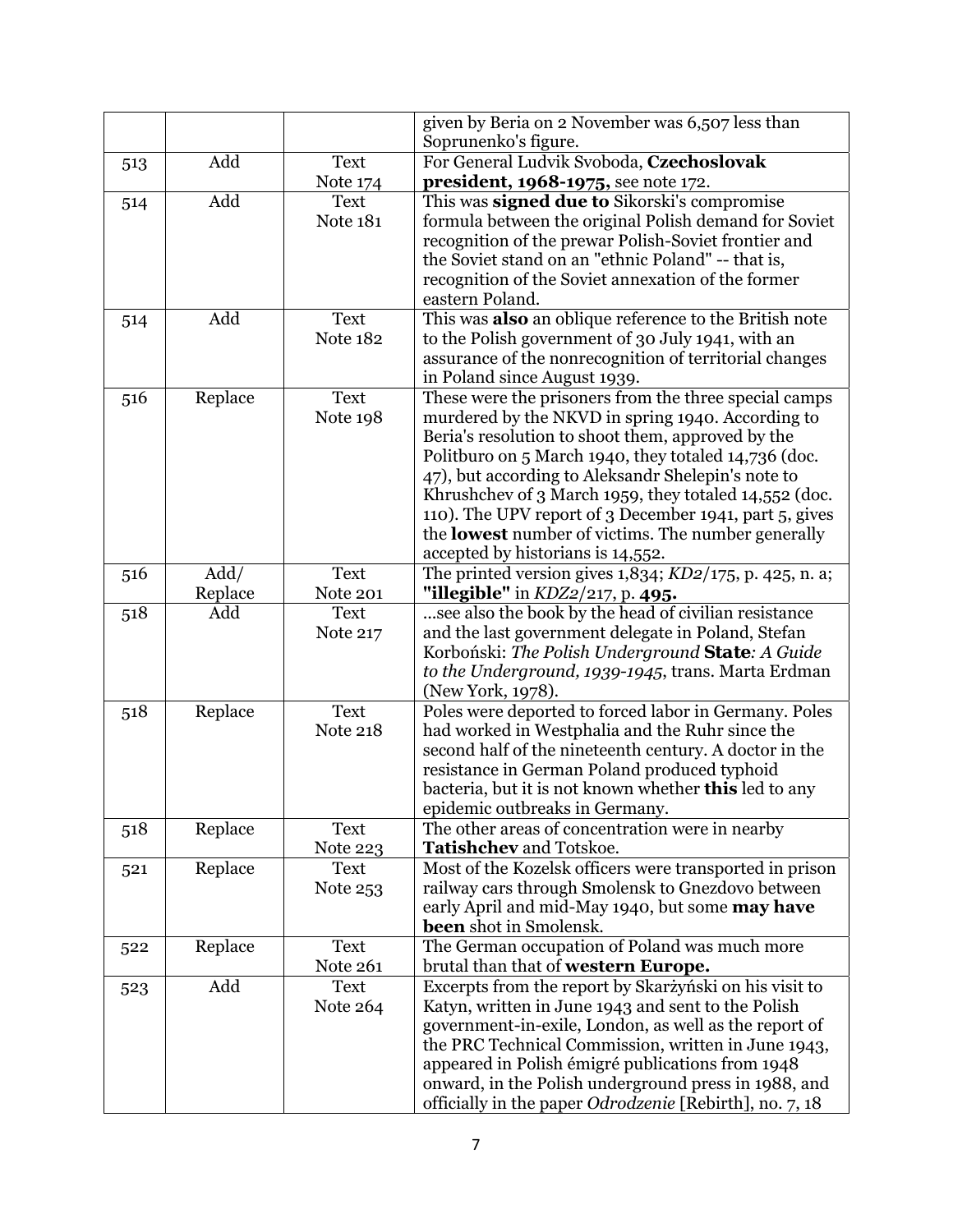|     |         |                 | February 1989 ( <i>KDZ4</i> /34); excerpts of the PRC                                                          |
|-----|---------|-----------------|----------------------------------------------------------------------------------------------------------------|
|     |         |                 | report appear in Russian translation in $KD2/199$ .                                                            |
| 523 | Add     | <b>Text</b>     | The road runs between Vitebsk and Smolensk (see                                                                |
|     |         | Note 272        | Maps and Aerial Photographs, map 5, pp. 430-431).                                                              |
| 524 | Add     | <b>Text</b>     | For the IRC communiqué of 23 April 1943 on the                                                                 |
|     |         | Note 279        | Polish and German requests for an investigation and                                                            |
|     |         |                 | its replies, see DPSR, vol. I, no. 311 (in French); also                                                       |
|     |         |                 | KDZ4/10.                                                                                                       |
| 524 | Add     | <b>Text</b>     | The names of the six officers in this delegation are                                                           |
|     |         | <b>Note 281</b> | listed in Skarżyński, Katyń, pp. 39-40; see also                                                               |
|     |         |                 | Madajczyk, Dramat Katyński, p. 150; KD2/199                                                                    |
|     |         |                 | (names, p. 480); <b>KDZ4/34.</b>                                                                               |
| 525 | Replace | <b>Text</b>     | The list of corpse numbers is not reproduced in any                                                            |
|     |         | Note 285        | sources. The PRC Technical Commission reported                                                                 |
|     |         |                 | that its members were present when lists of items were                                                         |
|     |         |                 | made for numbers 03901 to 04243, but Germans took                                                              |
|     |         |                 | some items away and the PRC commissioners did not                                                              |
|     |         |                 | know if they were returned. The identification of                                                              |
|     |         |                 | corpse numbers 1 to 112 and 01 to 0420 was made by                                                             |
|     |         |                 | the Germans before the arrival of the PRC                                                                      |
|     |         |                 | Commission; see Skarżyński, Katyń, p. 44; Hearings,                                                            |
|     |         |                 | part 3, p. 408 (English text). After the liberation of                                                         |
|     |         |                 | Smolensk by the Red Army, most of the bodies                                                                   |
|     |         |                 | were removed by the NKVD in the period                                                                         |
|     |         |                 | September 1943-January 1944, prior to the                                                                      |
|     |         |                 | arrival of the Burdenko Commission (see the                                                                    |
|     |         |                 | introduction to Part III). The PRC cemetery                                                                    |
|     |         |                 | plan of 1943 is not reproduced in the                                                                          |
|     |         |                 | Skarżyński book, but is included in the                                                                        |
|     |         |                 | Wodziński report. However, even the written                                                                    |
|     |         |                 | description differs greatly from a view of the                                                                 |
|     |         |                 | cemetery as it existed in 1998 (KDZ2, third                                                                    |
|     |         |                 | unnumbered sketch map after p. 515).                                                                           |
| 526 | Replace | <b>Text</b>     | For a photograph of Dr. Orsos, see the photo gallery                                                           |
|     |         | Note 298        | after page 120.<br>Of the 7,305 Poles shot in the western USSR in                                              |
| 529 | Replace | <b>Text</b>     |                                                                                                                |
|     |         | Note 329        | spring 1940, those shot in Ukraine numbered 3,435, of                                                          |
|     |         |                 | whom 2,000 have been identified; see Gajowniczek,                                                              |
|     |         |                 | Ukraiński Ślad Katynia. (Those shot in Belarus are                                                             |
|     |         |                 | assumed to total $3,865$ of the $7,305$ shot in the<br>western USSR). The total as verified by Polish scholars |
|     |         |                 | is 21,763, slightly lower than the Shelepin total,                                                             |
|     |         |                 | although the latter is generally accepted. There is no                                                         |
|     |         |                 | documentation so far on those shot in what is today                                                            |
|     |         |                 | western Belarus.                                                                                               |
| 529 | Add     | <b>Text</b>     | See Biographical Sketches, A. S. Kuznetsov.                                                                    |
|     |         | Note 330        |                                                                                                                |
| 529 | Add     | Source          | On the destruction of all the documents, see                                                                   |
|     |         | Note 333        | KD2/227, n. 2; for Wojcieck Materski on the possible                                                           |
|     |         |                 | survival of the Troika protocols, see KDZ2/Aneks I/11,                                                         |
|     |         |                 | n. 2; $KDZ4/93$ .                                                                                              |